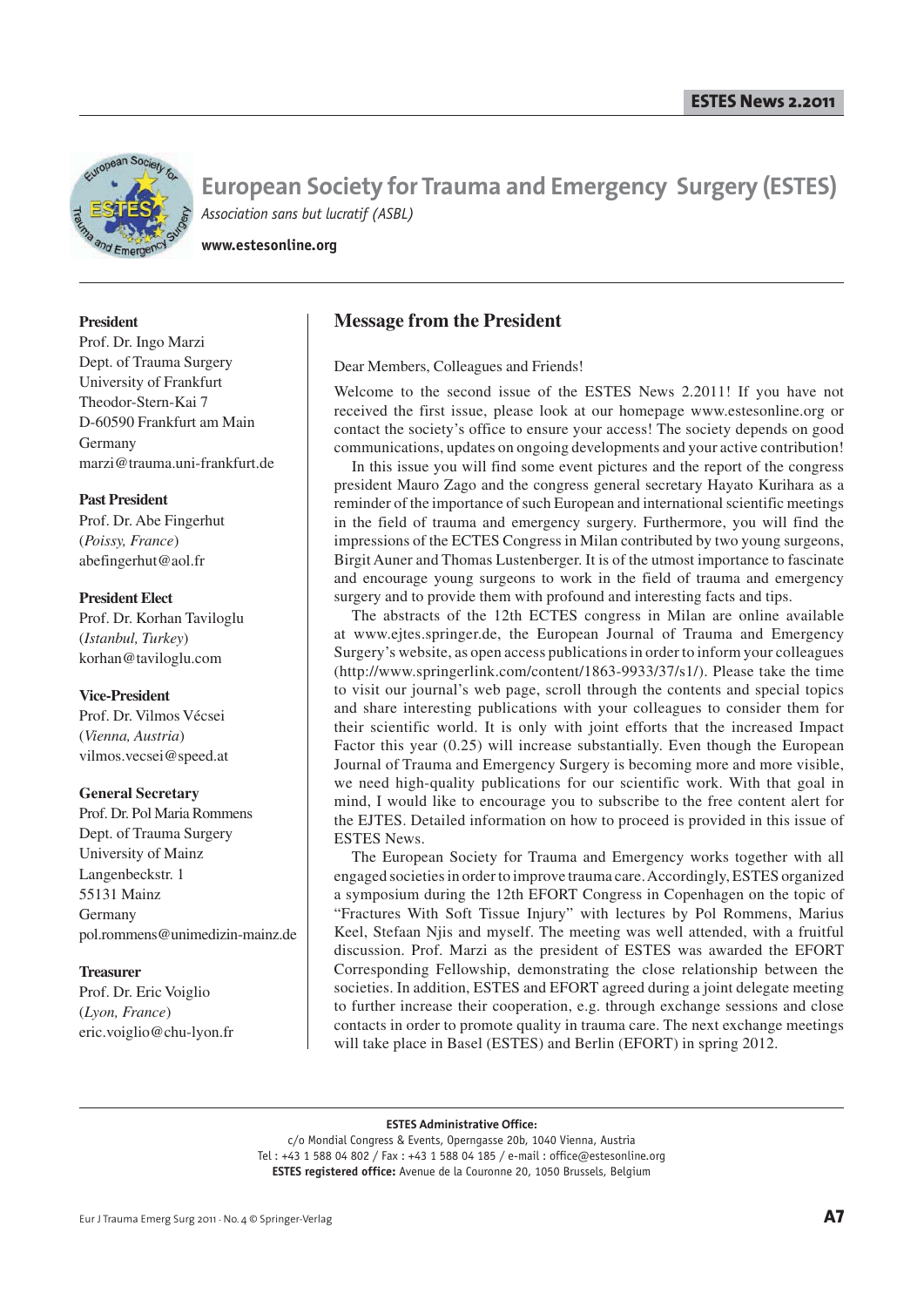

**www.estesonline.org**

## **President**

Prof. Dr. Ingo Marzi Dept. of Trauma Surgery University of Frankfurt Theodor-Stern-Kai 7 D-60590 Frankfurt am Main Germany marzi@trauma.uni-frankfurt.de

# **Past President**

Prof. Dr. Abe Fingerhut (*Poissy, France*) abefingerhut@aol.fr

**President Elect** Prof. Dr. Korhan Taviloglu (*Istanbul, Turkey*) korhan@taviloglu.com

**Vice-President** Prof. Dr. Vilmos Vécsei (*Vienna, Austria*) vilmos.vecsei@speed.at

## **General Secretary**

Prof. Dr. Pol Maria Rommens Dept. of Trauma Surgery University of Mainz Langenbeckstr. 1 55131 Mainz Germany pol.rommens@unimedizin-mainz.de

**Treasurer** Prof. Dr. Eric Voiglio (*Lyon, France*) eric.voiglio@chu-lyon.fr

In this respect, please consider further joint meetings with national societies that could be listed on our homepage and in the ESTES News. The steps to our next Society congress, the 13th European Congress for Trauma and Emergency Surgery (ECTES), to be held in Basel, Switzerland on May 12–15, 2012, are already drawing near. Please keep the deadlines for abstract submission and registration in mind as indicated and updated on www.estescongress2012.org.

Please use our Journal communication options, such as our website www.estesonline.org, the European Journal of Trauma and Emergency Surgery site (www.ejtes.springer.de), and our new communication format the ESTES News for information, ideas and discussions, and submit your contributions to our office in Vienna (office@estesonline.org) or myself.

With best regards

Prof. Dr. Ingo Marzi

President of ESTES 2011/12



Prof. Rommens and Prof. Keel during the ESTES Session during the 12th EFORT Congress in Copenhagen, 4th June 2011

#### **ESTES Administrative Office:**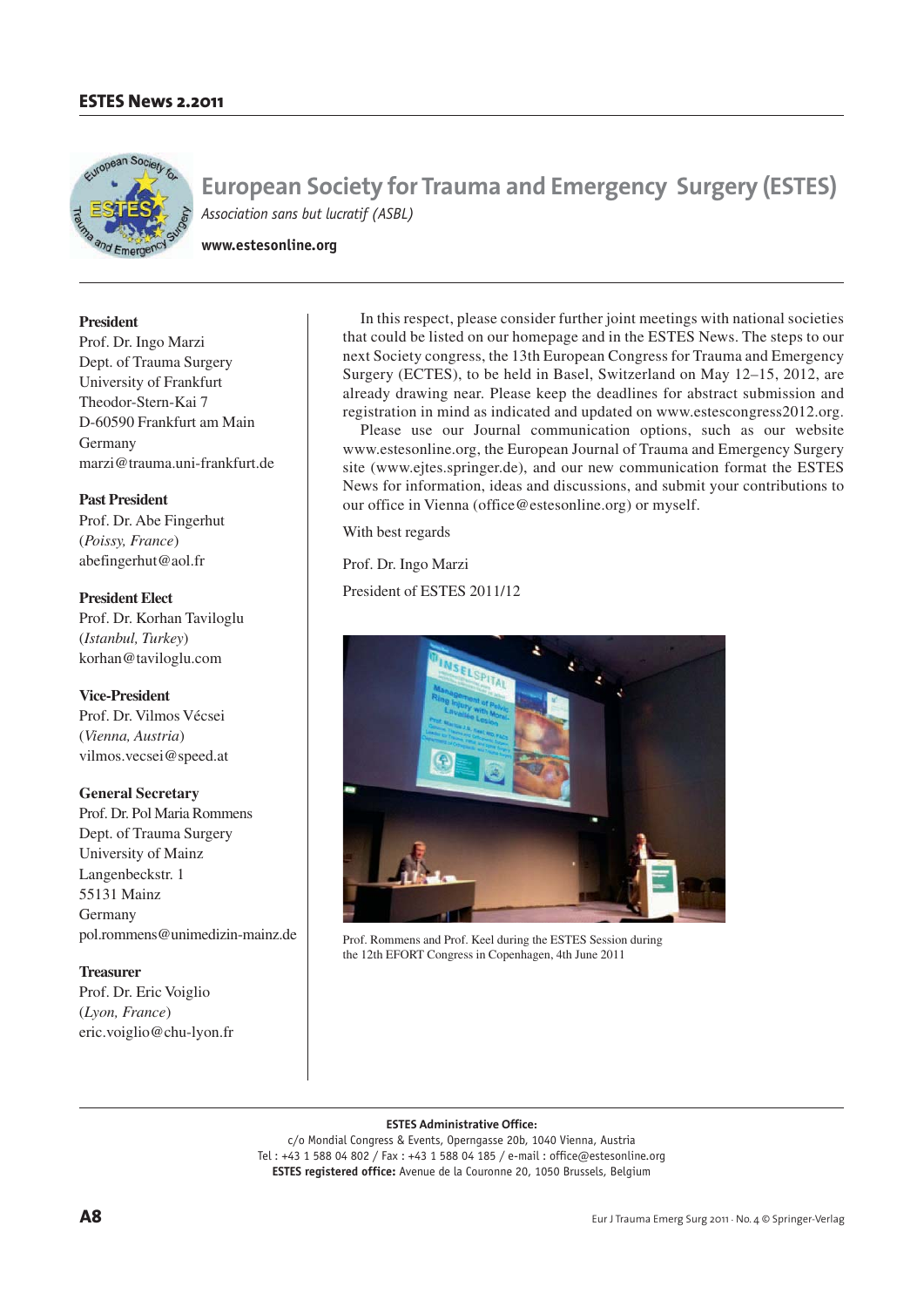

**www.estesonline.org**

# **Summary of the ESTES 2011 Congress in Milan**

More than 1350 people took part in the 12th ESTES Congress in Milan on April 27-30. Eighty of them also attended the pre-congress courses: the MRMI ESTES Course at San Raffaele Hospital, the first Italian DSTC Course and the US Courses at San Gerardo Hospital in Monza. The high scientific level and friendly atmosphere were the most frequently heard comments among the participants: as organizers, we could not hope for better feedback. The motto of the Meeting ("**Feeding Brains, Training for**  Life") was embraced by the attendees and the lecturers in all sessions, and it seems with good results.

Some innovations in the Meeting context, like the Joint and Interactive sessions and the Twelve-to-Twelve lectures, were very well received. Case report awards were also introduced, joining the traditional awards for the best oral presentations, posters and paper published on EJTES.

It's very hard to say what was better from the scientific point of view: surely every doctor has many tricks to improve the care for his or her patients in daily practice, and that's just how it should be. Let us then just point out a few highlights: the second round of the ESTES Consensus Conference on Polytrauma definition, the joint and specific sessions on pelvic trauma management, a cutting-edge acute pancreatitis update, peace and war surgery face to face, the interactive sessions on difficult trauma cases and on the new guidelines on laparoscopy for emergencies. But these are only a sampling of the topics covered.

A particular topic, trauma and acute care surgery organization and training in difficult settings, was presented from different perspective by representatives of three NGOs: the Cinterandes Foundation, Médecins sans Frontières, and Emergency. We are very happy to have given them the opportunity to join ESTES, and to lay the groundwork for even more effective cooperation in the near future.

The social events included a number of special guests: Leonardo da Vinci at the Presidential Dinner, Egyptian Medicine and the Mummy for the Opening Ceremony, the "Injured Muppet" at the Closing Ceremony, the "ESTES cake" at the Farewell Dinner, but no one can forget the three Tenors at the Italian Evening at Villa Valera!

An official and "Impact Factor targeted" thanks to all who contributed to this successful Meeting: the Mondial staff, Guest Societies which organized very interesting Symposia (SIS-E, EFOST, Kuntscher Society, AO Europe, AO Italy, SIC, ACOI, SIFIPAC, SICE, SICUT), all the ESTES Board, the LOC, AIM, Fiera Milano Congressi, and all the Sponsors and Exhibitors who made the event possible.

Don't miss the next ESTES Congress in Basel 2012!

Mauro Zago, Congress President Hayato Kurihara, Congress General Secretary





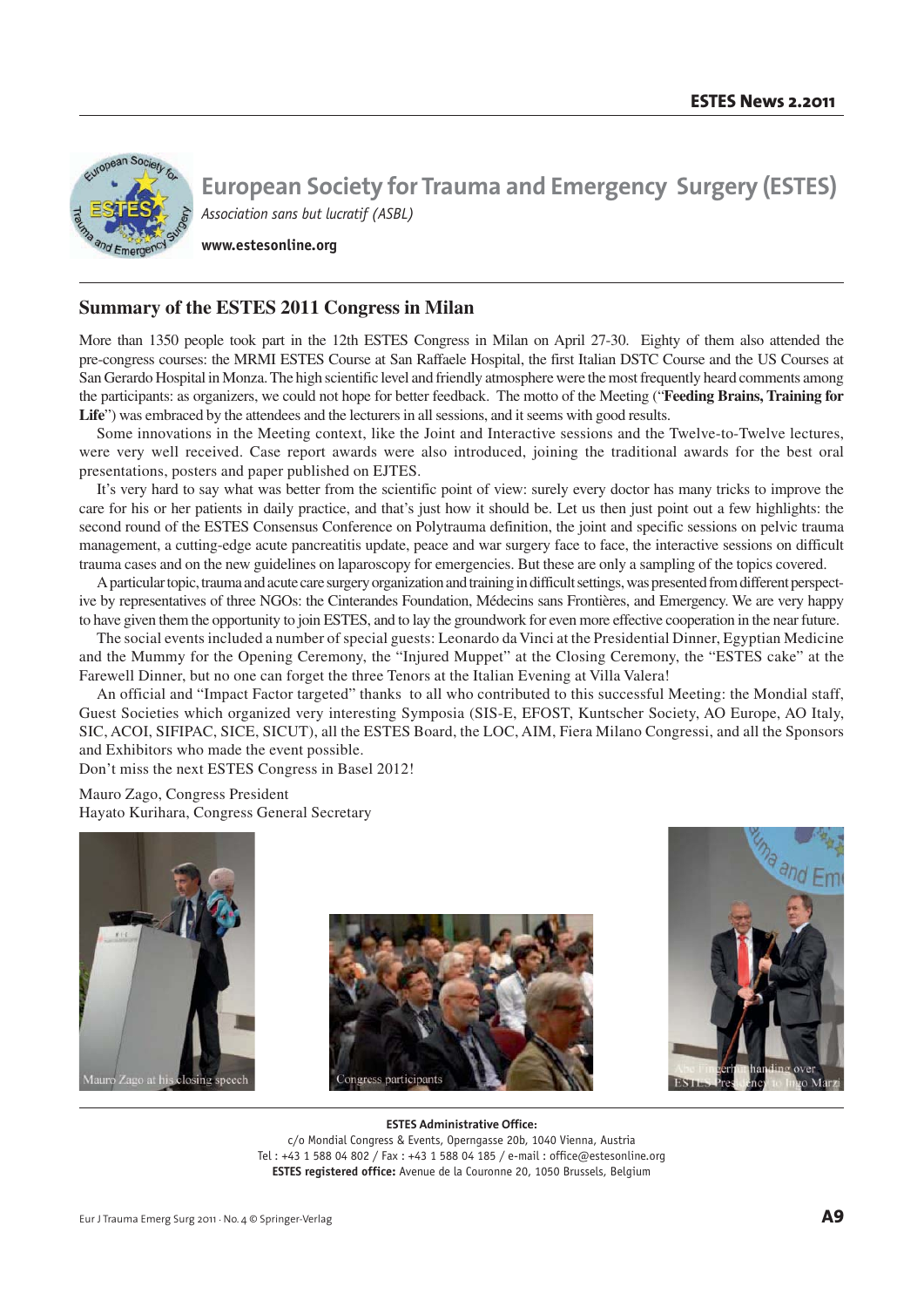

**www.estesonline.org**

# **Feeding Brains, Training for Life**

# **The ESTES congress 2011 in Milano: The View of Young Surgeons**

*"The experienced trauma surgeon runs to the operating room if his patient with a penetrating abdominal wound shows signs of peritonitis – the inexperienced surgeon, however, walks to the operating room".* This is just one precious piece of advice some of the most experienced trauma surgeons gave us during the meeting in Milan. It was impressive to see and to listen to these "big guns" of trauma surgery and a most valuable experience to share in their vast clinical expertise. Professor J. Asensio from Miami shared with us his experience in performing emergency department thoracotomies and presented exciting pictures and films; Professor A. Wilson from London gave us insights into his findings in prehospital emergency thoracotomies performed in the United Kingdom; and finally in this session on thoracic damage control surgery, Professor Peitzman from Pittsburgh discussed case scenarios with experts from all over the world. It was interesting to



follow the discussions between experts, like the Consensus Conference on Polytrauma Definition, and even more exciting for us young surgeons to actually take part in interactive sessions like "Tricks and Tips for Trauma Surgeons" or "Team Training and Non Technical Skills in Emergency situations". It was reassuring to see that even these current leaders in trauma surgery did not always know the answer to clinical problems right away; it was good to see that even they were sometimes on the wrong track, however, reassuring to also see that many different approaches can lead to appropriate solutions.

But there were many other stimulating talks and lectures such as the Twelve-to-Twelve sessions, in which our minds were fed before our bellies were. I especially remember Prof. Keel's (Berne) lecture focusing on the question whether the early total care concept is still up to date, and Prof. Fingerhut's talk on the surgical ego in emergency settings. However, there were a variety of great presentations on the latest advances in skeletal and visceral trauma, basic sciences, disaster medicine, etc. – it's impossible to mention them all. It was often tough to decide which presentation to attend because so many fantastic and interesting ones were running at the same time.

Besides the great learning opportunity, the ESTES Congress in Milan gave us the opportunity to present our own research work and to discuss it with a great audience. It was the ideal platform for getting in touch with other young surgeons from all over the world, and for establishing contacts with other research groups by discussing their scientific oral and poster presentations.

And finally, it would have been a pity to miss out on "feeding our souls" with the history and art of Milan, feeling the atmosphere of this city. Well-nourished, we are now looking forward to seeing you in Basel in 2012!

Birgit Auner, MD Thomas Lustenberger, MD Department of Trauma, Hand and Reconstructive Surgery University of Frankfurt, D-60590 Frankfurt Germany

#### **ESTES Administrative Office:**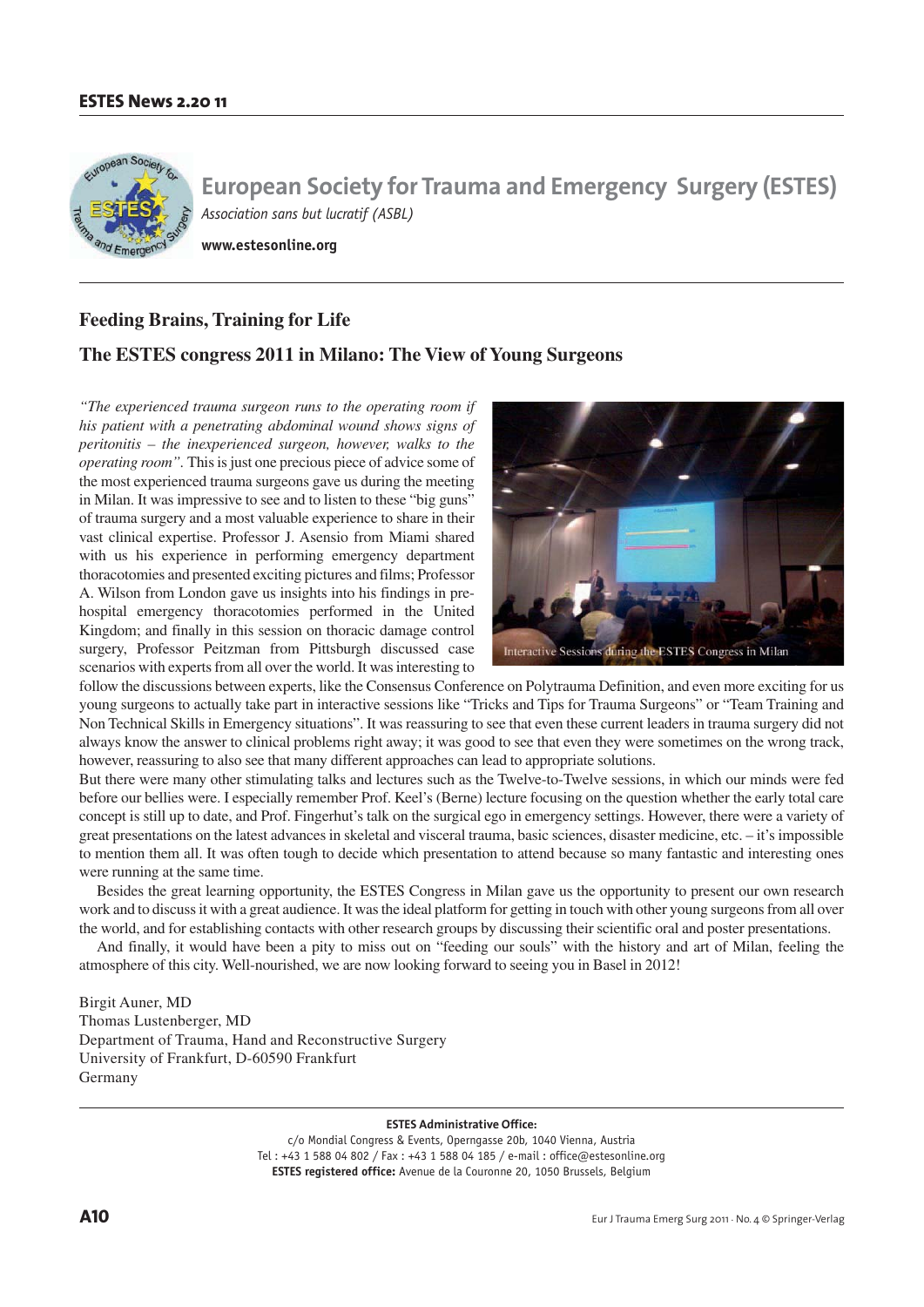

**www.estesonline.org**

# **CONGRATULATIONS to all prize winners at the ESTES 2011 Congress!**

# **Best Oral Presentation Winners**

| <b>Ranking</b> | <b>Lecture Title</b>                                                                                          | <b>Winner</b>                                                                                                                                                                                                |
|----------------|---------------------------------------------------------------------------------------------------------------|--------------------------------------------------------------------------------------------------------------------------------------------------------------------------------------------------------------|
| 1st Prize      | Trauma bay predictors of mortality after massive<br>transfusion protocol activation: a ten year<br>experience | Dr. Daniel Holena<br>University of Pennsylvania, Department of Surgery,<br>Division of Traumatology, Surgical Critical Care,<br>and Emergency Surgery, 3400 Spruce St., 19104<br>Philadelphia, United States |
| 2nd Prize      | Changes of coagulation factor patterns<br>in the early course after multiple injuries                         | Mr. Manuel Burggraf<br>University Hospital of Essen, Department<br>of Trauma Surgery, Hufelandstr. 55, 45147,<br>Essen, Germany                                                                              |
| 3rd Prize      | Fixator-assisted nailing in fractures<br>of the forearm shaft in adults                                       | <b>Dr. Alexander Chelnokov</b><br>Ural Scientific Institute of Traumatology<br>and Orthopaedics, Orthopaedic Trauma, 7,<br>Bankovsky str., 620014, Ekaterinburg,<br><b>Russian Federation</b>                |

# **Best Poster Presentation Winners**

| <b>Ranking</b> | <b>Lecture Title</b>                                                                                                                                | <b>Winner</b>                                                                                                                                                                                 |
|----------------|-----------------------------------------------------------------------------------------------------------------------------------------------------|-----------------------------------------------------------------------------------------------------------------------------------------------------------------------------------------------|
| 1st Prize      | PMN mobilisation from the marginated pool<br>during the stress response induced by trauma                                                           | <b>Ms. Kathelijne Groeneveld</b><br>UMC Utrecht, Albert van Dalsumlaan 95,<br>3584HB, Utrecht, The Netherlands                                                                                |
| 2nd Prize      | The perception of junior doctors with an interest<br>in trauma on the current level of education and<br>management of trauma in the United Kingdom. | Mr. Abison Logeswaran<br>Imperial College London, South Kensington<br>Campus, London SW7 2AZ, UK                                                                                              |
| 3rd Prize      | Treatment of periprosthetic femoral fractures<br>by retrograde stem lengthening                                                                     | <b>Dr. Alexander Chelnokov</b><br>Ural Scientific Institute of Traumatology<br>and Orthopaedics, Orthopaedic Trauma, 7,<br>Bankovsky str., 620014, Ekaterinburg,<br><b>Russian Federation</b> |

#### **ESTES Administrative Office:**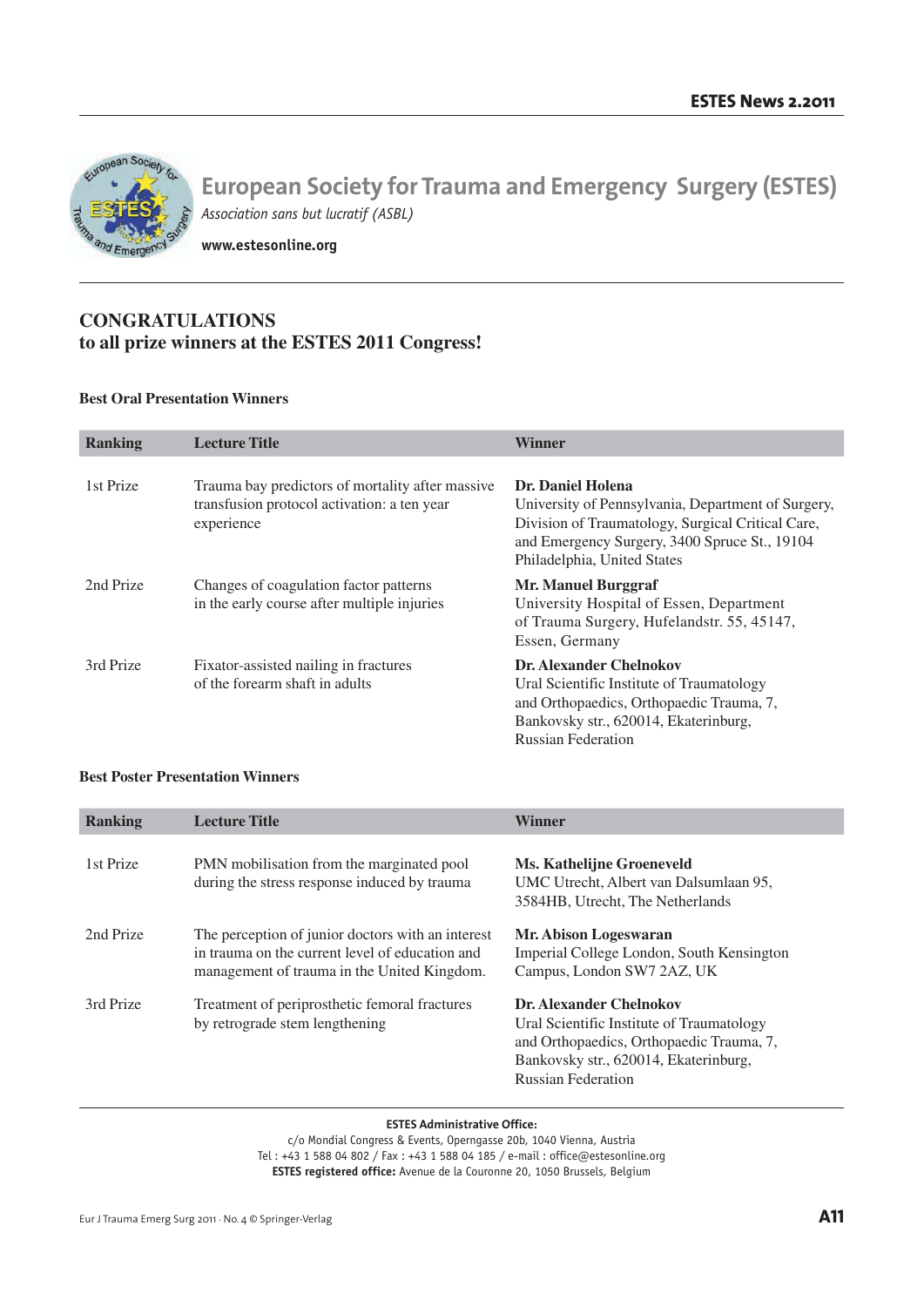

**www.estesonline.org**

# **Best Case Report Presentation Winners**

| <b>Lecture Title</b>                                                                                                         | Winner                                                                                                                                           |
|------------------------------------------------------------------------------------------------------------------------------|--------------------------------------------------------------------------------------------------------------------------------------------------|
| Traumatic tracheo-innominate fistula as a rare acute<br>complication of penetrating neck injury: case report                 | Ms. Teresa Sanchez-Rodriguez<br>Gregorio Maranon Hospital, Dr. Esquerdo,<br>28007, Madrid, Spain                                                 |
| Acute Persistent Traumatic Anterior Dislocation<br>of the Fractured Radial Head: Case Report<br>and Novel Surgical Technique | Mr. Njalalle Baraza<br>University Hospital Coventry and Warwickshire,<br>Trauma and Orthopaedics, Clifford Bridge Road,<br>CV2 2DX, Coventry, UK |

### **Best Original Article published in EJTES in 2010 (6/2010)**

| <b>Lecture Title</b> | <b>WW79</b><br><b>Inner</b> |
|----------------------|-----------------------------|
|                      |                             |

Neutrophil-derived circulating free DNA (cf-DNA/NETs), a potential prognostic marker for mortality in patients with severe burn injuries

**Jens Altrichter,** Siegfried Zedler, Robert Kraft, Eugen Faist, Steffen Mitzner, Martin Sauer, Joachim Windolf, Martin Scholz, Tim Lögters - Düsseldorf, Germany



**J. Altrichter presenting his article at the ESTES 2011 Closing Ceremony** 



**J. Altrichter at the awarding of the EJTES – ESTES prize**

**ESTES Administrative Office:**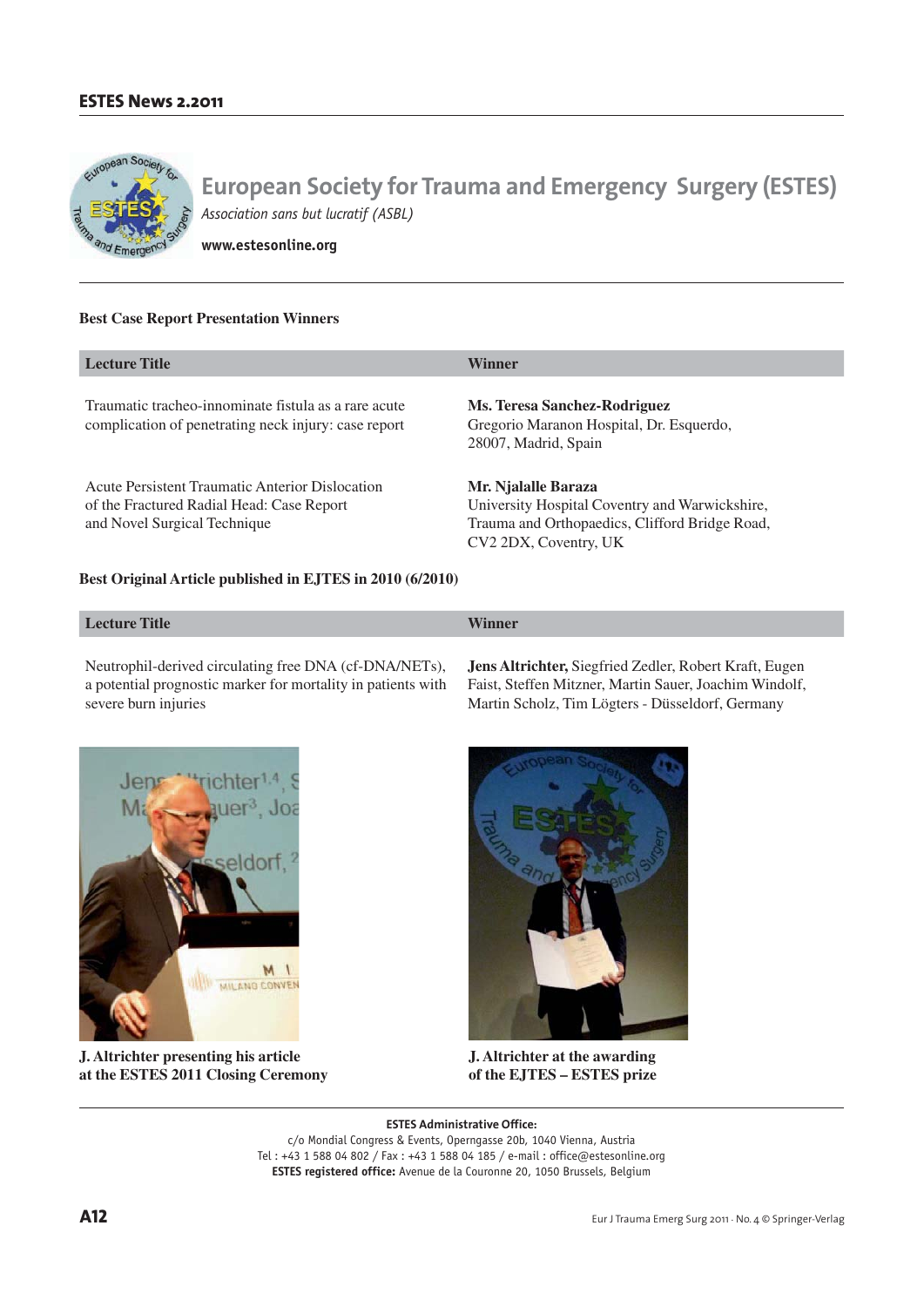

**www.estesonline.org**

# **Announcements**

# **ESTES Postgraduate Course Medical Response to Major Incidents (MRMI)**

# **16th to 18th of September 2011 Slavonski Brod, Croatia**

Under the auspices of the Crisis Headquarters of Ministry of Health – Croatia

Croatian Urgent Medicine and Surgery Association Slovenian Society of Trauma Surgeons

**Course venue:** Mechanical Engineering Faculty Slavonski Brod **Official language:** English

**Contact address:** boris.hreckovski@vip.hr **Hotel accommodation :** contact boris hreckovski

**Course President:** Sten Lennquist **Course Director:** Boris Hreckovski

**Secretary:** Josip Samardzic

**Organizing Committee:** Ante Zvonimir Golem, Ivan Medved, Antoinette Kaic- Rak, Radko Komadina, Vladimir Senekovic, Drazan Kozak, Danijel Marušic, Milan Bitunjac, Mirko Duspara, Ivica Ostrun, Ružica Vidakovic, Zvonimir Lovric, Tedi Cicvaric, Blanka Sabolic Kormendy, Jasminka Kopic, Pavo Baricic, Zlatko Mihic, Mario Kopljar

**Scientific Committee:** Bob Dobson, Mark Loades, Carl Montan, Kristina Lennquist Montan, Leon Maglic, Roberto Faccincani, Branka Bardak, Simon Herman, Andrej Strahovnik

# **Background and aims of the course**

The medical response to major incidents is a chain of many components: Prehospital response, transport, hospital response, communication, coordination & command. The outcome of the response is dependent of the function of all these components, and also (which is important) how they function together.

Consequently, effective and realistic training and evaluation of the medical response can not be done by training of one

**ESTES Administrative Office:**

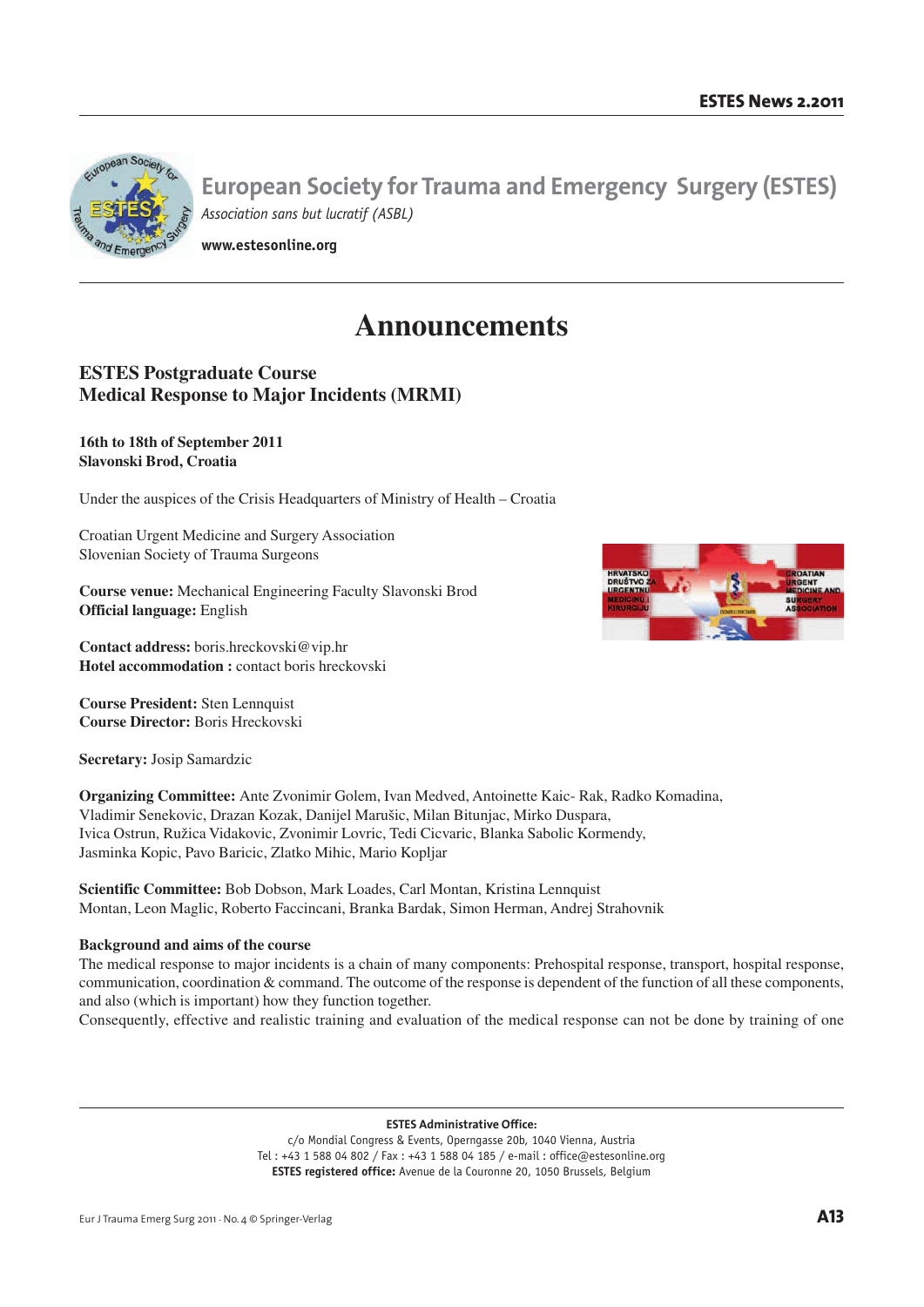

**www.estesonline.org**

isolated component: The different functions must be trained together to make possible an accurate evaluation of the outcome, as a base for learning and further development of the methodology.

A way to achieve this is to use advanced simulation models. In such models, special emphasis can be put on any of the components in the chain, but all the other components also have to be illustrated and involved to permit a complete and realistic training and also an accurate evaluation of the outcome with regard to mortality and complications. The aim of the present course is to illustrate and teach a methodology that can be used to achieve these goals. This methodology can be used for training and evaluation of any organisation and any way or working and is th ereby widely applicable.







**ESTES Administrative Office:**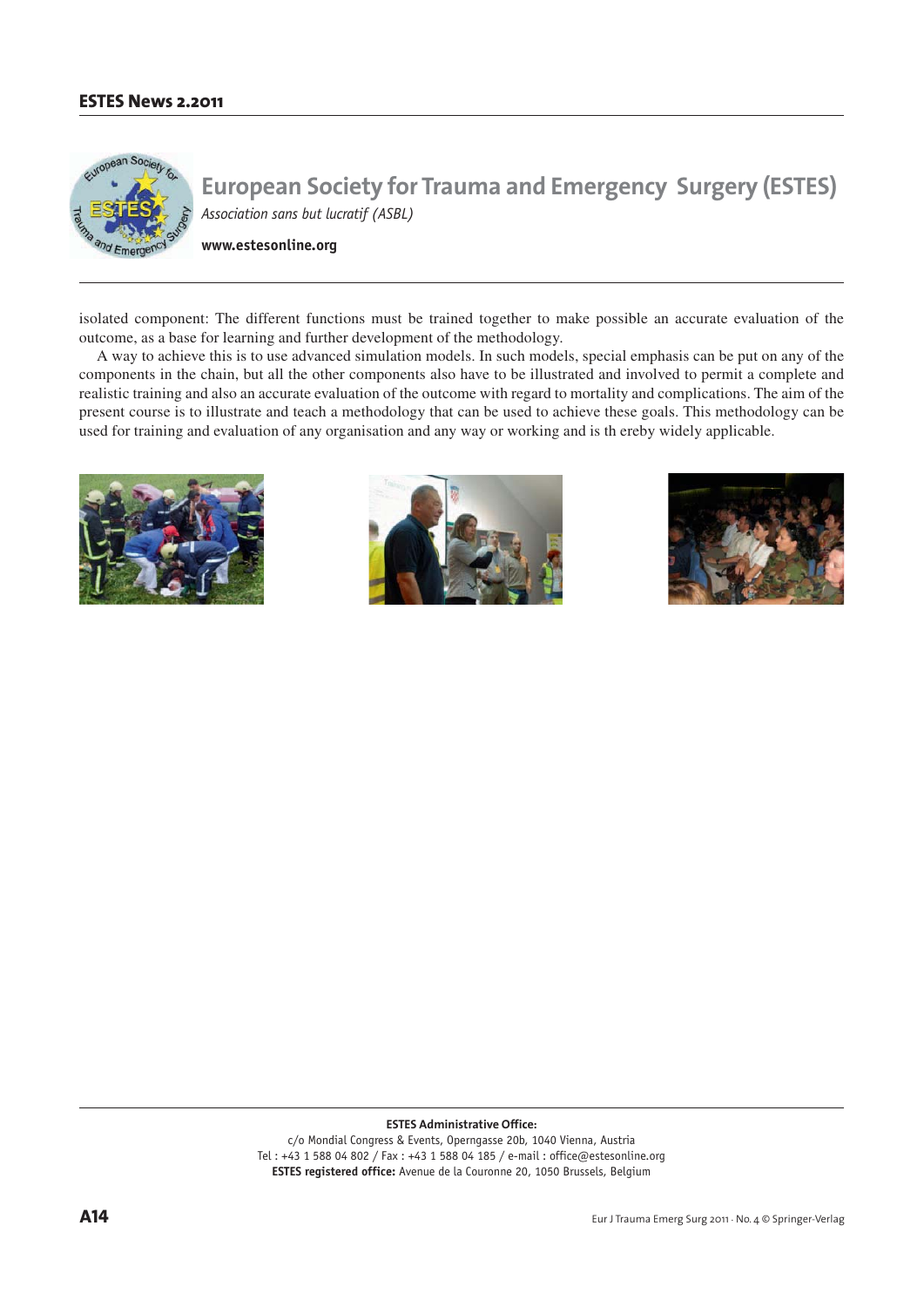

**www.estesonline.org**

# **Visit the ESTES Session at the DKOU 2011!**



# **Deutscher Kongress für Orthopädie und Unfallchirurgie**

**25th to 28th of October 2011 Berlin, Germany**

**Congress website:** www.dkou.org

ESTES Session organized by I. Marzi:

**Life Threatening Blunt Trauma, a European Perspective**  Wednesday, October 26th 2011, 14:30 – 16:00

**Chair: Marzi I,** Frankfurt a. M., Germany, Rommens P.M. , Mainz

**Thoracic Injuries** *Leenen L., Utrecht, The Netherlands* **Hepatic Trauma** *Taviloglu K., Istanbul, Turkey* **Splenic Trauma** *Nijs S., Leuven, Belgium* **Pancreato-Duodenal Injuries** *Leppäniemi A., Helsinki, Finland* **Pelvic Trauma** *Rommens P. M., Mainz, Germany* **Vascular Trauma** *Schmitz-Rixen T., Frankfurt a. M., Germany*

After this ESTES Session on Wednesday, October 26th, at 16:30 to 18:00, Room Columbus, there will be an informal ESTES Meeting for the attending Members of ESTES at the DKOU. Please come to this meeting if you are in Berlin to discuss actual and future issues of ESTES!

## **Upcoming related congresses**



**International Surgical Week 2011** 28th of August to 1st of September 2011 Yokohama, Japan www.iss-sic.ch/international.htm



**American Association for the Surgery of Trauma Annual Meeting** 14th to 17th of September 2011 Chicago, USA www.aast.org

More congresses and courses to be found in the **ESTES events calendar** at **www.estesonline.org**

**ESTES Administrative Office:**